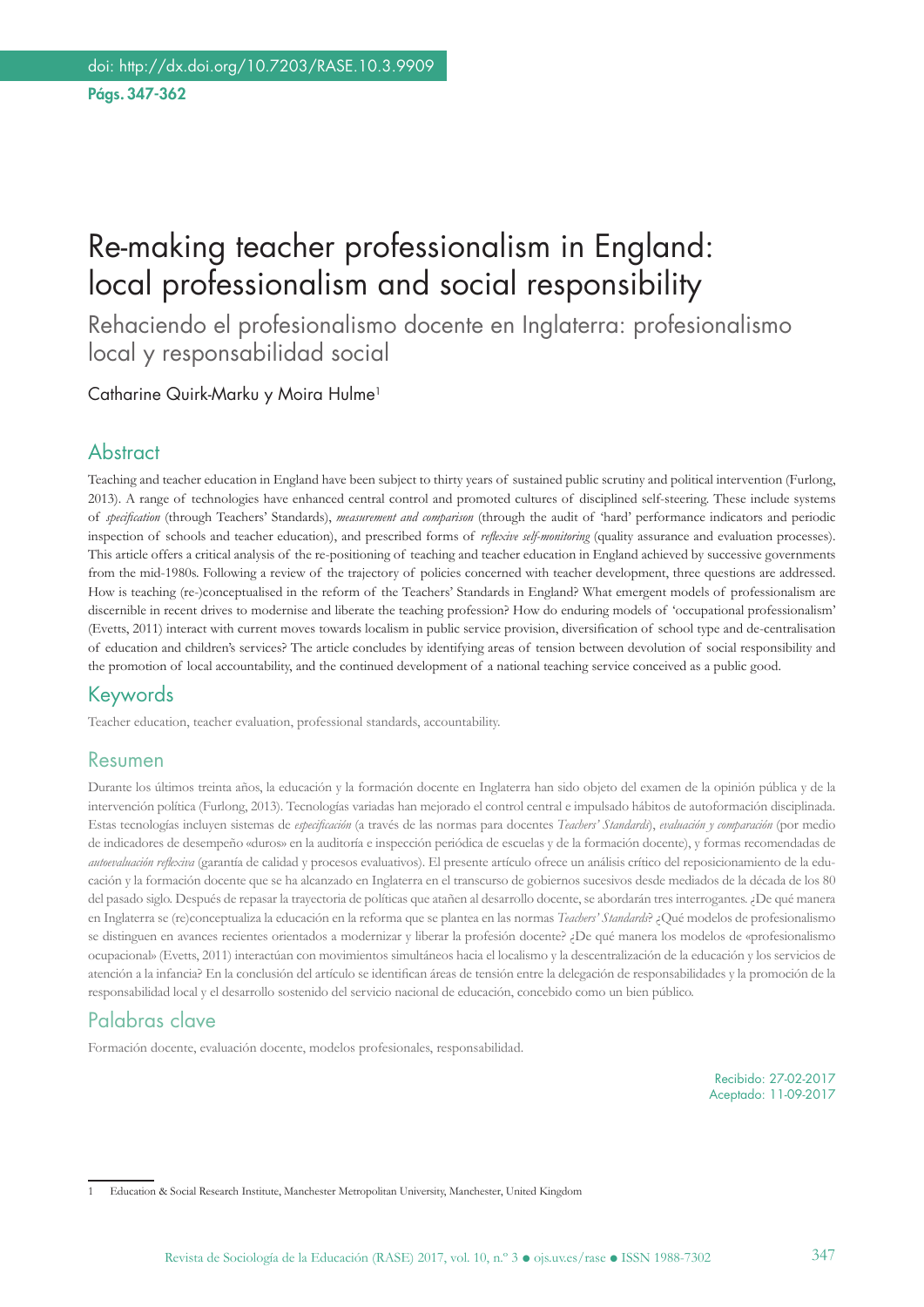#### 1. Introduction

The level of political intervention in teaching and teacher education in England has evoked the term «policy hysteria» (Stronach and Morris, 1994). This article offers a critical interrogation of the reform strategies adopted by successive administrations. We argue that continuity in policy outcomes, irrespective of the party political composition of government, has resulted in significant recalibration of the location, content, and purposes of teacher education. The article considers the challenge to enduring traditions of occupational professionalism presented by accelerated diversification of school type and the progressive marketization of teacher education. The article is structured in four main sections. First, the regulation of teaching is outlined in key policy pronouncements from the White Paper *Teaching Quality* (DES, 1983) through to the influential *The Importance of Teaching* (DfE, 2010) and the most recent statement of intent, *Educational Excellence Everywhere* (DfE, 2016). Second, consideration is given to how the revision of professional standards in England has contributed to the (re-)construction of teaching as predominantly a technical craft, rather than an intellectual or ethical activity. Third, a critical reading of policy is offered drawing on a continuum from reductionist to contextualist conceptions of teacher professionalism (Murray and Maguire, 2007). Within this framework six extant variants of professionalism are identified: (i) democratic/collaborative (Sachs, 2003); (ii) national/managerial (Day and Sachs, 2004); (iii) occupational (Evetts, 2012); (iv) organisational (Moore and Clarke, 2016); (v) local; and, (vi) branded (Whitty, 2014). Finally, within this rapidly shifting context, the implications for English education of the recent promotion of permissive localism are considered.

# 2. The reform of teacher education in England

The neo-liberal principles of accountability, centralisation of control, performativity and marketization have profoundly shaped the education system in England. This section of the paper outlines how sustained intervention in the field of teacher education has eroded professional control and fragmented service provision. Successive Conservative governments (1979-97) imposed greater accountability and centralisation of control over the work of schools and school-university partnerships in Initial Teacher Training (ITT). Teacher education emerged as a policy problem to be managed by government in response to concerns over school standards. The White Paper *Teaching Quality* (DES, 1983) expressed concern about the quality of teaching. In 1984, a Council for the Accreditation of Teacher Education (CATE) was established with responsibility for overseeing ITT in England and Wales (circular 3/84 DES, 1984). Through the introduction of greater accountability mechanisms CATE signalled a shift from «government to governance» (Exley 2016: 743). Whilst *academic* validation remained with the universities and the Council for National Academic Awards (CNAA), the task of making recommendations to the Secretary of State on the approval of courses leading to Qualified Teacher Status (QTS) – *professional* accreditation – was now held by a single national body.

Further regulation followed including specification of the amount of time that a trainee teacher needed to spend in school (circular 3/84 DES, 1984); topics that all ITT courses had to cover; and the «outputs» that trainee teachers had to know or be able to do (circular 24/89 DES, 1989). Furlong *et al*., (2000: 14) noted the progressive strengthening of a «national framework of accountability». A «culture of accountability» (Menter 2015: 3) developed in schools in response to the demands of the newly established Office for Standards in Education (Ofsted). This regulatory body was responsible for the inspection of all maintained schools and ITT courses in England, effectively replacing regional local authority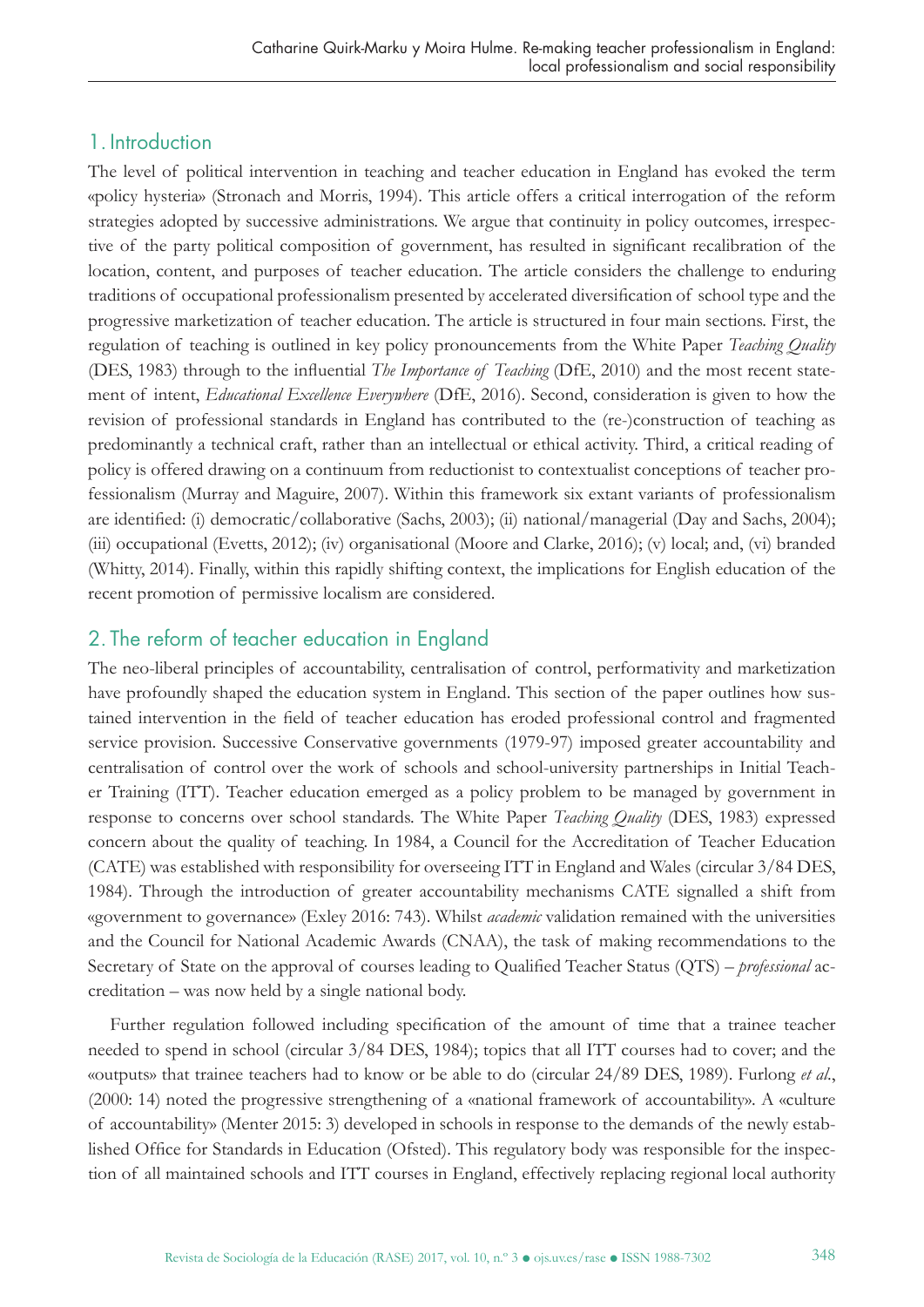inspectorates. Inspection under Ofsted was more directive, emphasising the quality of teaching as much as the quality of learning. The Chief Inspector of Schools in England, Chris Woodhead (who held the post from 1994 to 2000), maintained a barrage of public criticism of «incompetent teachers» and «failing schools.» Government intervention in teacher education accelerated. In 1994, the Teacher Training Agency (TTA), (subsequently renamed the Training and Development Agency for schools), was established to oversee the supply and recruitment of teachers, the funding of teacher education in England, and the accreditation of ITT courses. Funding of teacher training was now separated from other higher education funding. Universities/colleges needed to bid for TTA funding as «providers» of teacher education; effectively creating a quasi-market in ITT.

Continuity with the previous Conservative administration's commitment to centralisation and performance management is discernible in the policy portfolio of successive Labour administrations at Westminster (1997-2010). In some cases, new Labour extended the centralisation of ITT. A five-page national curriculum for teacher training was implemented in 1997 which specified in detail the content that had to be covered by trainee teachers in English language, mathematics, science and Information and Communications Technology (ICT) (Whitty, 2006). The prescribed ITT curriculum was replaced in 2002 by an overarching *Qualifying to Teach* framework that set minimum legal requirements for ITT providers.

The above trajectory of external accountability was sustained by the Conservative-Liberal Democrat coalition government (2010-15), while also extolling the virtues of professional autonomy. The White Paper *The Importance of Teaching* (DfE, 2010:28) sought to «*free headteachers and teachers from bureaucracy and red tape (and help them feel empowered to do what they think is right, whilst ensuring that schools) are accountable for the results they achieve*» (DfE, 2010: 28). However, this language of empowerment sits within an approach that demands thorough accountability and close surveillance by national government. In a speech at the National College annual conference (2010) the then Education Secretary, Michael Gove, stated that he was «passionate about extending the freedoms denied to you by the last government», described the increasing number of autonomous schools (academies, studio schools and free schools) as «tugboats adding extra pull to the drive to increase universal standards.» However in this speech Gove also stated that «Intervention should be in inverse proportion to success… Ofsted's resources (will be directed) to those schools which are faltering» (2010). The ability for professionals to exercise autonomy is tightly regulated and subject to external intervention if performance targets are not met.

The marketization of ITT was advanced most radically by the introduction of the *School Direct* programme in 2011. Under this model, maintained schools (rather than universities) recruit prospective teachers directly and 'buy in' university accreditation via 'training contracts'. The School Direct scheme reflects the commitment of the then Education Secretary that «*schools should play a greater role in leading the recruitment, selection and training of teachers*» (DfE, 2011, p.11, paragraph 3.1). The introduction of School Direct, in addition to the smaller schemes – Teach First (modelled on Teach for America), Teach Now, Troops into Teaching, Researchers in Schools – and the long-standing School-Centred Initial Teacher Training (SCITTs), has accelerated moves towards a school-based and school-led system of teacher education (Taylor, 2013). The pace of change has been rapid. Between 2011 and 2016, the number of routes into teaching for prospective trainees increased from four to eight. In line with the policy objective of expanding school-led training, the number of school-centred providers increased from 56 to 155. The number of schools leading School Direct rose from zero to over 800 (Committee of Public Accounts, 2016: 4).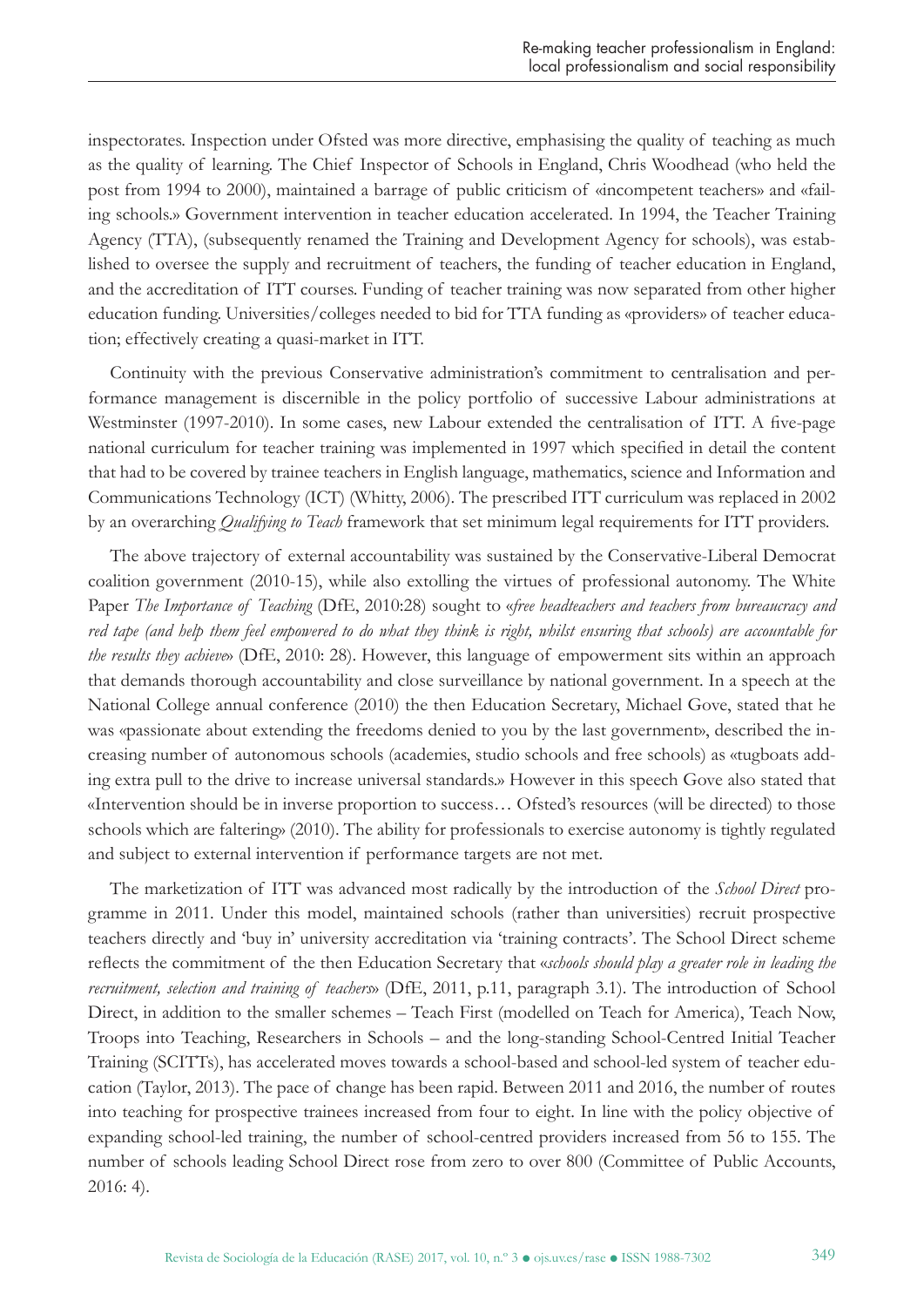The involvement of a wide range of new providers of ITT created great instability across university Schools of Education in England. The period from 2012 has been turbulent with some university providers withdrawing from teacher education altogether. In 2015, the government moved away from advance allocations of ITT places and imposed a national limit, which once reached led to a recruitment cap. This experiment incentivized providers to recruit early in the year rather than invest time in attracting the highest quality of candidates. Multi-year allocations were re-introduced in 2017 but only for the 'best' ITT providers according to certain criteria: degree class of trainees; quality of training as assessed by Ofsted; proportion of trainees employed in teaching within two years of qualification; and recruitment against previous allocation of training places. These measures introduce a further element of competition among providers and instability for those providers who do not secure year-on-year protected allocations. The government's preferred strategy to address a growing problem of teacher shortages – in particular regions of England and in particular subject areas – is to use the allocations methodology to promote regional consortia of School Centred ITT providers (SCITTs) with the capacity to train a high volume of trainees quickly in response to local needs. In this adverse climate, the university contribution to ITT in England may contract further in the coming years.

The level of political intervention peaked during the tenure of Michael Gove as Secretary of State for Education (2010-2014). The intensity of reform eased a little, if not the pace of change, during the terms in office of Nicky Morgan MP (2014-2016) and Justine Greening MP (July 2016-). However, the direction of travel towards a school-led system of ITE remains constant. An independent review of the quality and effectiveness of ITT courses in England (DfE, 2015) produced further guidance on: (i) content for the ITT curriculum; (ii) behaviour management content; and, (iii) standards for school-based mentors (DfE, 2016). In 2017, the Westminster Government introduced an apprentice levy to support vocational training in the UK. Teaching is included within this new apprenticeships scheme. Draft *Apprentice Teacher Standards* have recently been published i.e. the job role that an apprentice will be doing and the skills required of them (ESFA, 2017). For traditionalists, this development may be seen as a further erosion of the professional status of teachers in England.

The above review of the reform of teacher education in England over the last three decades shows the progressive exertion of central control over teacher education and teachers' work. This movement reached its zenith during the period of 'muscular liberalism' advanced in David Cameron's (2011) defence of British values and championed by England's most controversial Secretary of State for Education, Michael Gove MP. The distinctly neo-liberal agenda for the reform of teacher education in England (DfE, 2010) is also evident in the United States (National Council on Teacher Quality, 2013) and Australia (TEMAG, 2014). These reforms share a concern with addressing teacher quality by strengthening the professional experience component of initial teacher training, and using statutory Standards to assure compliance with an external quality regime. The following section offers a critical examination of how the Teachers' Standards in England have been used as regulatory devices to hold professionals to account for particular types of performance.

## 3. How teaching is (re-)conceptualised in the reform of the Teachers' Standards

Professional standards in teaching are context dependent and reflect different conceptualisations of what it means to be a 'good' or 'good enough' teacher. The rationale, content and underpinning philosophy of teachers' Standards reflect who has the authority to shape official discourse – the profession and/or government.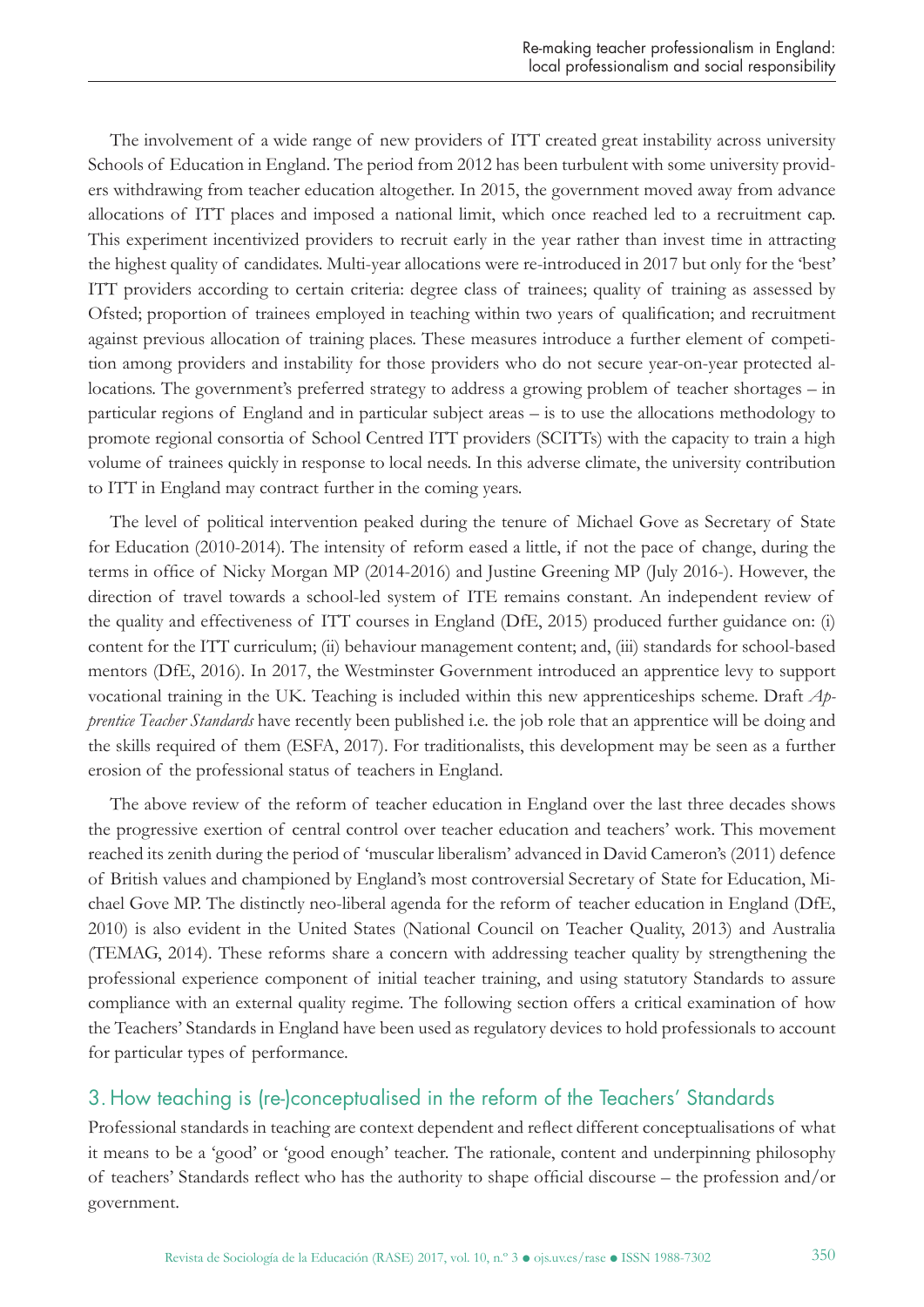National professional standards for teachers in England were first introduced in 1998 and were subject to significant revision in 2002, 2007 and 2011. The first iteration of standards was roundly criticised for being «regulatory» rather than «developmental» in intent (Mahony and Hextall, 2000). The Standards were organised in three inter-related sections: professional values and practice; knowledge and understanding; and teaching (planning, monitoring and assessment, and class management). Computerised skills tests were introduced for beginning teachers in numeracy, literacy and ICT in 2001. The 2007 professional standards framework comprised a set of five standards for different career stages: (i) standards for the award of *Qualified Teacher Status* (new teachers); (ii) *Core Standards* (for teachers on the main pay scale); (iii) higher level standards for *Post-Threshold* teachers (giving access to the upper pay scale after five years subject to local Threshold assessment); (iv) *Excellent Teacher*; and, (v) *Advanced Skills Teacher* (externally assessed). The post of *Advanced Skills Teacher*, introduced in 1998, was an alternative career path distinct from management with an explicit outreach role. In addition, an *Excellent Teacher* scheme was established in 2006 for accomplished teachers without an outreach commitment.

Soon after the General Election in 2010, the UK coalition government announced a review of Teachers' Standards in England. The Review was completed in just six weeks and led to a reduction from 33 to 8 baseline standards for Qualified Teacher Status (QTS). The Review Group did not have representatives from university Schools of Education. The revision of the teachers' Standards was part of a wider critique of 'progressive educational theory' that positioned university-based teacher educators as «enemies of promise« (Gove, 2013). Launching the review of Teachers' Standards, the Department of Education insisted that «[i]nstead of focusing on the essential skills of great teaching, the current standards are a vague list of woolly aspirations» (Department of Education press release, 11 March 2011). Responding to the publication of the first report of the review group, Michael Gove argued that «[t]he old standards placed a premium on bland statements and platitudes over practical use for teachers» (Department of Education press release, 14 July 2011). In accepting the recommendations of the review, Gove argued that the core Standards implemented from 2012 would, «set clear expectations about the skills that every teacher in our schools should demonstrate… They will make a significant improvement to teaching by ensuring teachers can focus on the skills that matter most» (op cit). The revised Standards make no explicit mention of teachers' professional responsibility to engage with or in research (Beauchamp *et al*., 2015).

*«Teaching is a craft and it is best learnt as an apprentice observing a master craftsman or woman. Watching others, and being rigorously observed yourself as you develop, is the best route to acquiring mastery in the classroom.»* (Gove, 2010: 6)

The second report, published in December 2011, reviewed the higher-level standards - Post-Threshold, Excellent and Advanced Skills. The report recommended the replacement of this set of pay standards with a single «Master Teacher Standard.» This Standard would be expressed «*in the form of a narrative statement, setting out the characteristics of excellent teachers*» (Independent Review of Teachers' Standards, 2011: 6) and its achievement would involve external assessment. However, while the Secretary of State agreed in principle to the Master Teacher Standard for accomplished teachers, this has not progressed. Conversely, the career structure for qualified teachers has flattened, non-qualified graduate teachers are now permitted to work in free schools and academies (i.e. maintained schools that are independent of local authority control), and the new grade of Apprentice Teacher is soon to be introduced.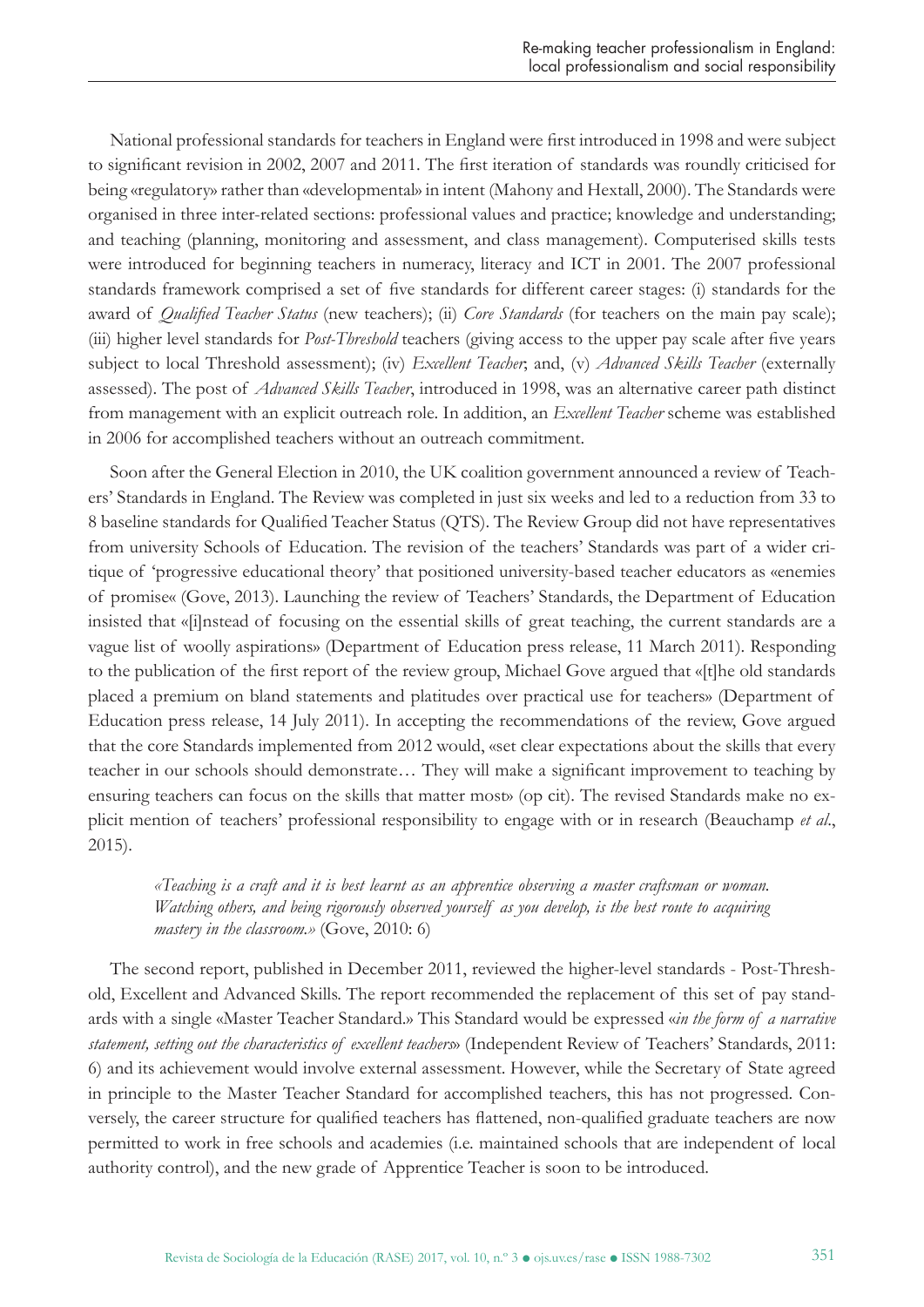*«Reductions in public funding are managed by reallocating elements of the traditional work of the public service professions to a less costly and more easily controlled labour force, whilst mobilising a disciplinary discourse of 'acting professionally' tied to managerial accountability.»* (Colley and Guéry 2015: 114)

It is difficult for teachers and teacher educators to work against the grain of the competencies discourse. Standards are productive as well as evaluative, providing parameters for officially endorsed action or ways of being a «good teacher» (Moore, 2004). The Standards specify approved behaviours that constitute good practice. Evans (2011) argues that the new Standards offer «a professionalism that focuses predominantly on teachers' behaviour, rather than on their attitudes and their intellectuality» (851). Roberts et al. (2006) have explored the ways in which demonstrating achievement of the Standards involves careful acts of «fabrication» (Ball, 2001). Although it is the emotional and relational, rather than competence-related dimensions of professional learning, that present the greatest challenge in the early experiences of teaching, it is the performative dimensions that beginning teachers attend to as they work with mentors to achieve performances that 'meet the standards' - carefully assembling together presentations of the 'performing' and 'conforming' teacher. The employment of teachers in free schools, studio schools and academies without qualified teacher status or a postgraduate certificate in education (PGCE), at a lower locally determined pay grade, further incentivises compliance.

Drawing on the historical review outlined above, the next section positions the range of discourses currently on circulation within a framework for understanding professionalism. We acknowledge that professionalism is «*an essentially contested concept*» (Hoyle and John, 1995: 1) and that «*definitions of professionalism vary across time and place*» (Whitty, 2012: 28). In the section below, we draw attention to the entanglement of multiple discourses and locate different conceptualisations of professionalism depending on the extent to which they are context dependent or context indifferent, and promote higher or lower levels of teacher autonomy (Figure 1).

#### 4.A framework of different approaches to professionalism

The following typology locates different approaches to professionalism in relation to one of two theoretical discourses. The first is labelled by Murray and Maguire (2007) as a *reductionist or essentialist discourse* and is based on the premise that there are a set of competencies that need to be learnt by the professional and then subsequently applied with fidelity in practice irrespective of context. Murray and Maguire (2007) argue that a reductionist discourse «operates to simplify a complex field» (284) and to exclude alternative discourses that challenge its hegemony. Hoyle (1982) argues that the essentialist approach to professionalism is a process whereby an occupation or professional «increasingly meets the criteria attributed to a profession» (161). In achieving this goal a Faustian pact is made. In codifying a decontextualized set of skills and discrete knowledge base for teaching, the work of teachers adopts a technicist character, stripped of its ethico-political content.

In contrast, Murray and Maguire (2007) highlight the importance of an alternative c*ontextualist discourse*, described by Locke *et al*., (2005) as a *social constructionist* approach. This approach is explicit about, and responsive to, the context and historical framework it exists in and intentionally considers the inter-relationships between macro-level policy change, and individual and collective practice. Murray and Maguire (2007) argue that a contextualist discourse is based on the principles that the professional has integrity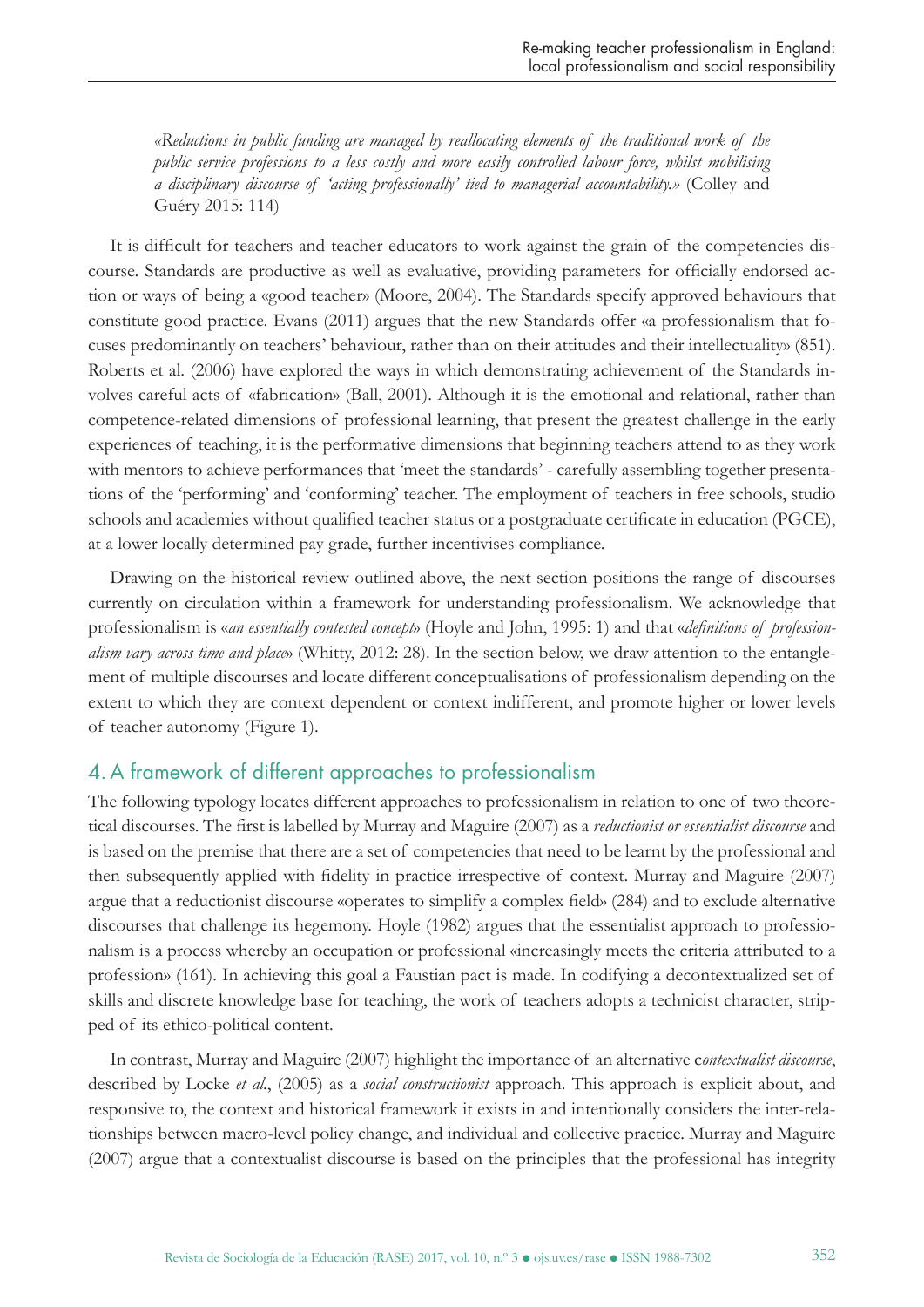and is reflective, and that the training of the professional is highly sensitive to the context and designed to develop his/her diverse (rather than standardised) human capabilities.

Reductionist and contextualist discourses are conceptualised here as a continuum, rather than as a dualism. A matrix of teacher professionalism (Figure 1) with axes of contextualist/reductionist discourse and high/low teacher autonomy provides a flexible framework on which to place different approaches to professionalism. High/low teacher autonomy refers to the degree of autonomy the professional is able to exercise which is highly dependent on the external controls exerted by policy documents, politicians and by his/her employer. There are a myriad of different approaches to professionalism that can be plotted on this matrix and six are selected for attention here: *democratic* or *collaborative professionalism* (Sachs, 2003), *national* or *managerial professionalism* (Day and Sachs, 2004), *occupational professionalism* and *organisational professionalism* (Evetts 2011; 2012; Moore and Clarke, 2016), *local professionalism and branded professionalism*  (Whitty, 2014).





High levels of autonomy are a feature of *democratic* or *collaborative professionalism* (Whitty and Wisby, 2006; Sachs, 2003). *Democratic professionalism* views the professional as an 'activist' where the professional makes things happen rather than lets things happen to him/her (Sachs, 2003). This concept of the 'activist' professional operates successfully in a context of democratic localism. *Democratic professionalism* requires professional networks and professionals who collaborate beyond their workspace, including with their students, parents, members of the community and health professionals. This approach to professionalism has also been labelled extended professionalism (Hoyle, 1982) and the *community teacher approach*  (Zeichner, Payne and Brayko, 2015).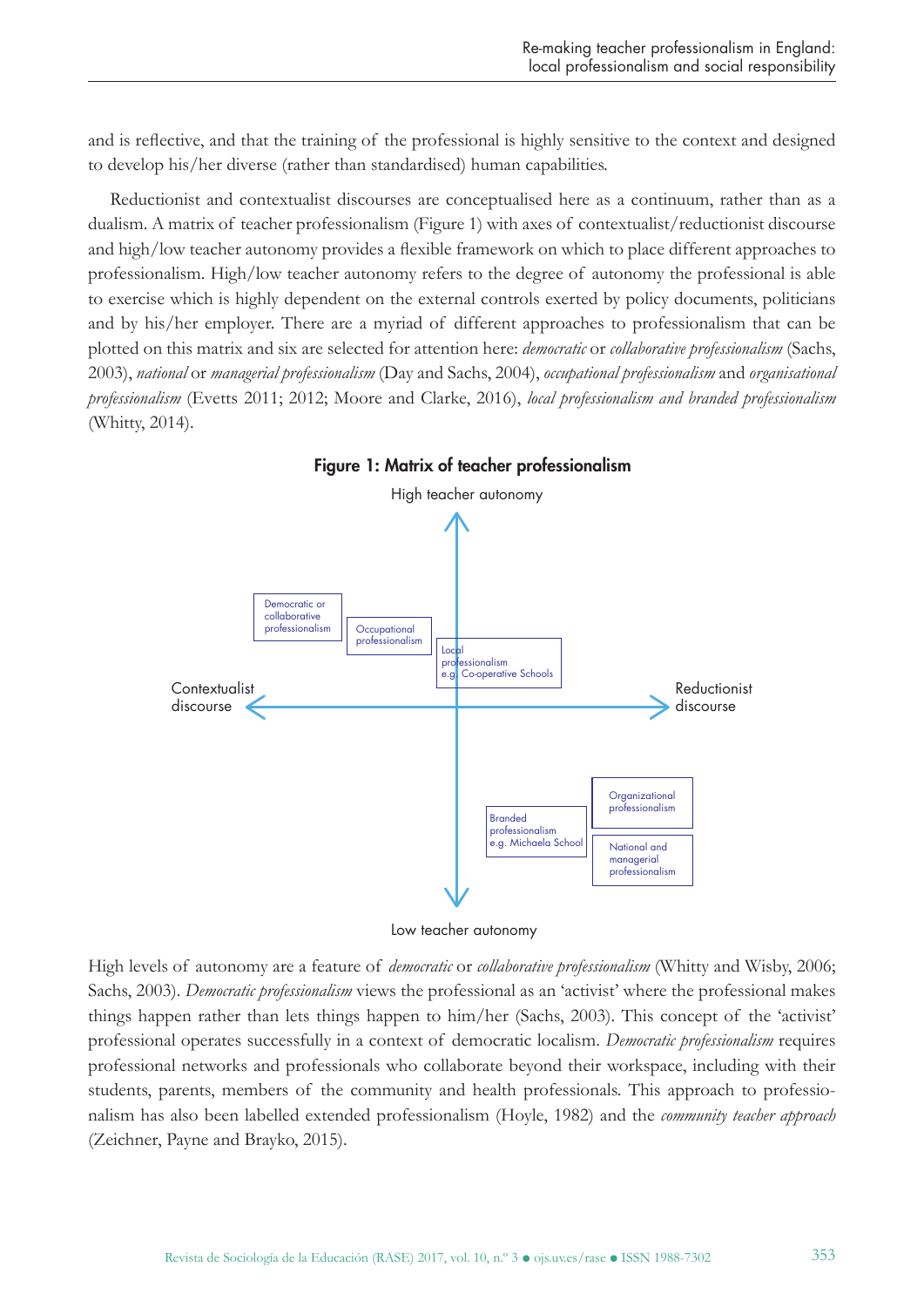In contrast, *national professionalism* (Whitty, 2014) places the locus of control in the hands of the national government and is imposed from above on the professional. This approach to professionalism is based on an essentialist approach in which there are a set of criteria against which the conduct of a professional can be measured. Hoyle (1982) describes this as a criterion approach. The successful professional in this approach is the one who efficiently and effectively meets the standardized criteria and contributes to the school's formal accountability process. Stevens (2010) describes this approach as an 'obedience' approach to professionalism; Evans (2008) labels it 'prescribed' or 'demanded' professionalism. The micro-management, standardization, assessment and performance reviews that are an integral to *national professionalism* contribute to de-professionalisation because teachers' judgment and discretion are diminished.

*«Organizational objectives (which are sometimes political) define practitioner/client relations, set achievement targets and performance indicators. In these ways organizational objectives regulate and replace occupational control in practitioner/client work interactions thereby limiting the exercise of discretion and preventing the service ethic that has been so important in professional work.»* (Evetts, 2012: 6)

The assessment practices in this approach are based on meeting the standards and on pupils achieving their target grades which will consequently lead to the school being placed high in the league tables and achieving well against the 'hard' performance indicators set by government.

Evetts (2012) identifies a shift from *occupational professionalism* (owned by the profession) to *organisational professionalism* as a consequence of de-centralisation and New Public Management (NPM) in schools. It is not our intention here to naively valorise *occupational professionalism* as an ideal type. The model of occupational professionalism presents the teaching body as homogenous rather than diverse and stratified (by gender, ethnicity, age, region, sector, curriculum specialism and education). Arguably this vision of teaching was developed by an elite within the profession to promote their «*own occupational self-interests in terms of their salary, status and power*» (Evetts, 2011: 410). From a critical perspective, the decline of occupational professionalism reflects the erosion of influence of organised established interests vis-à-vis political reformers advancing the localism agenda.

Whitty (2014) argues that the direction of education policy during the coalition government (from 2010) signalled a move away from *national professionalism*, in which for example teaching standards are centrally devised, applied and regulated, towards *local professionalism* and *branded professionalism*. *Local professionalism* is an approach in which schools work as a consortium to develop their own approaches. However, *local professionalism* remains less common today in England than *branded professionalism* because of the increase in multi-academy chains (MATs), competition amongst local schools, and budget cuts to local authorities facilitating local networks. Individual schools or academy chains that promote a distinctive approach to teaching and train only the types of teachers they want employ the approach of branded professionalism. Whitty (2014) argues that *local* and *branded professionalism* may replace *national professionalism*. However, schools need to meet central criteria and accountability measures and therefore operate a form of *local* or *branded professionalism* within a frame of *national professionalism*.

Given the importance of local discretion, albeit bounded, it is not possible to plot the diverse range of *branded* and *local professionalisms* precisely on the matrix. Some school clusters and academy chains offer more autonomy and opportunities for democratic professionalism than others. Context matters. For illustrative purposes, we contrast one selected example of *local professionalism*, the Co-operative Trust Schools; with one example of *branded professionalism*, the Michaela School.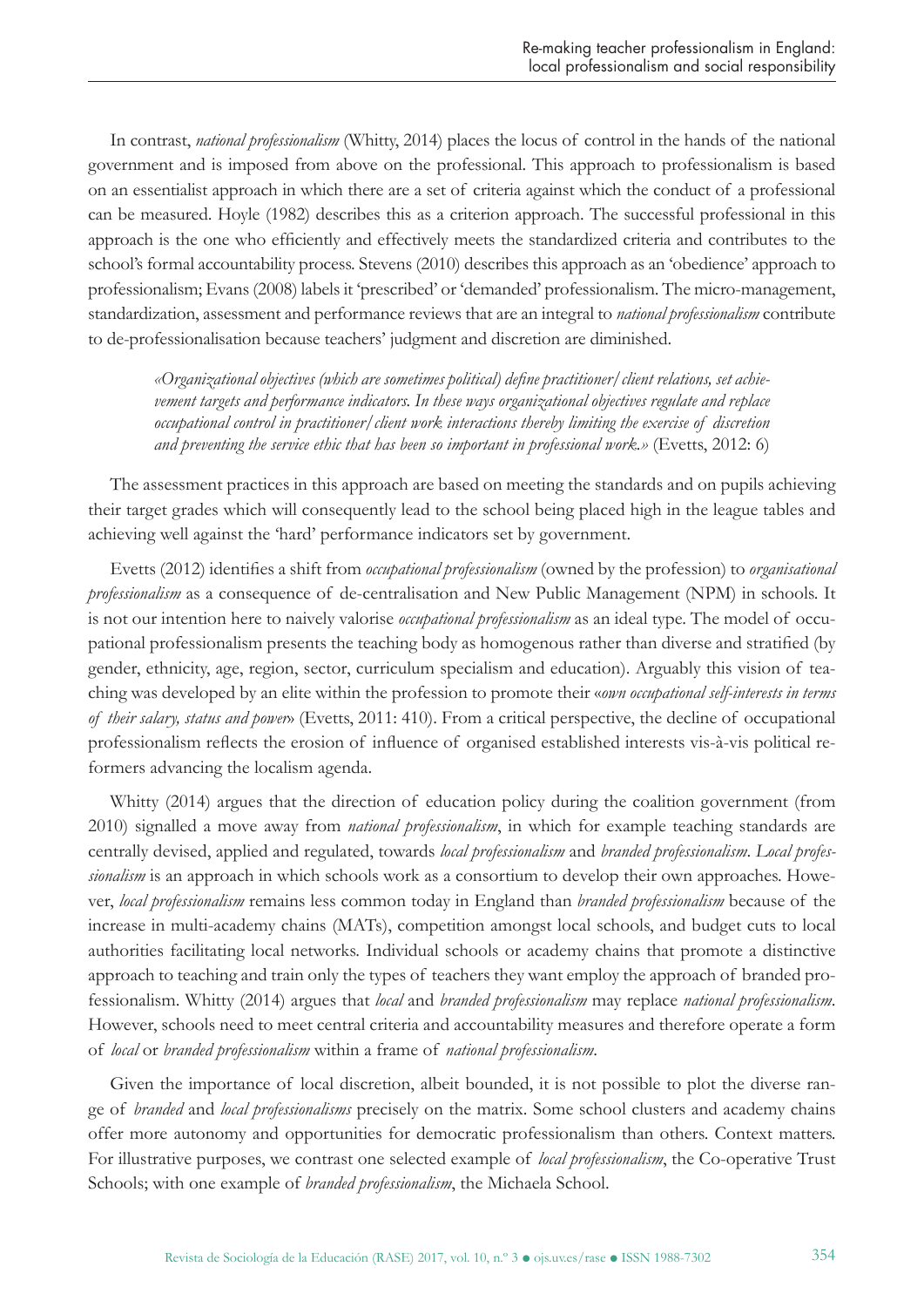Co-operative Trust Schools emerged in 2008 as a new model of school governance in England. Schools that adopt this model transfer their land and assets to a locally-run charitable trust and subscribe to the values of the global co-operative movement, including democracy and equality. Democratic accountability is pursued through membership. The stakeholders in the school (i.e. parents, carers, staff, students and local people) can become members and elect representatives to the trust board. The trust board holds the school to account. Co-operative Trust Schools often sign up as a cluster of local schools and share experience and resources; drawing parallels with *democratic professionalism*. Whilst the Co-operative model of *local professionalism* embraces the values of democracy and equality it also operates in England within a frame of *national professionalism*, with its associated culture of performativity and accountability demands, and is consequently plotted closer to reductionist discourse. The global co-operative movement's values, governance, philosophy and approach offer more autonomy for teachers and the local community and therefore place it closer to high autonomy on the matrix.

The Michaela School free school is an example of *branded professionalism*. The coalition government encouraged parents and independent groups in England to set up their own schools, called free schools, which are funded directly by central government and run as a not-for-profit organisation. Free schools are exempt from teaching the national curriculum and have increased control over teachers' pay and conditions and the length of school terms and days. It should be noted that the Michaela School is not typical of free schools and has attracted a high level of media attention for practices that are often deemed controversial. It is used here as one illustrative example of the exercise of new freedoms at a local level. Michaela School has a longer school day than many English schools, from 7:30am to 4pm. The governing body of the school includes representation from staff and parents, as well as the Directors of the free school. This provides some element of local (site-based as opposed to community) democracy and a degree of influence among some teachers in the school. However, the school has a tightly prescribed set of values, curriculum, and expectations for students and teachers that suggests low levels of professional autonomy for most teachers. As a free school, Michaela School is not required to deliver the national curriculum but it still is required to deliver the academic qualifications, publish its results and the schools inspectorate, Ofsted, inspects it. Whilst the Directors of the free school have autonomy to develop a curriculum and a culture that offers a bespoke brand of professionalism, the school and its teachers operate within a structure of *national professionalism* and have to meet many of its incumbent performativity and accountability demands. For these reasons, this specific and distinctive example of *branded professionalism* is plotted on the matrix closer to reductionist discourse and low teacher autonomy.

Differing approaches to professionalism do not emerge consecutively but continue to circulate alongside each other, with particular models gaining traction at specific junctures. The quasi-marketization of ITT has developed hybrid forms of professionalism; for instance where *branded professionalism* operates within a frame of *national professionalism*. Policy makers work with the legacy of previous regimes and policy texts are frequently multi-voiced. For example, *A Framework of Core Content for Initial Teaching Training* (DfE, 2016) – which sets out the standards that trainee teachers will need to meet – can be seen as reductionist, grounded in a managerial approach to professionalism. However, the document was the outcome of a working group of school leaders and recommends that the core content for ITT should not be «*overly prescriptive and (should) leave room for ITT providers to use their professional judgement and expertise" and for "innovation in the design and delivery of ITT*» (DfE, 2016: 7). The exercise of local discretion by schools within an enduring accountability framework is sometimes referred to as 'autonomy within high walls' or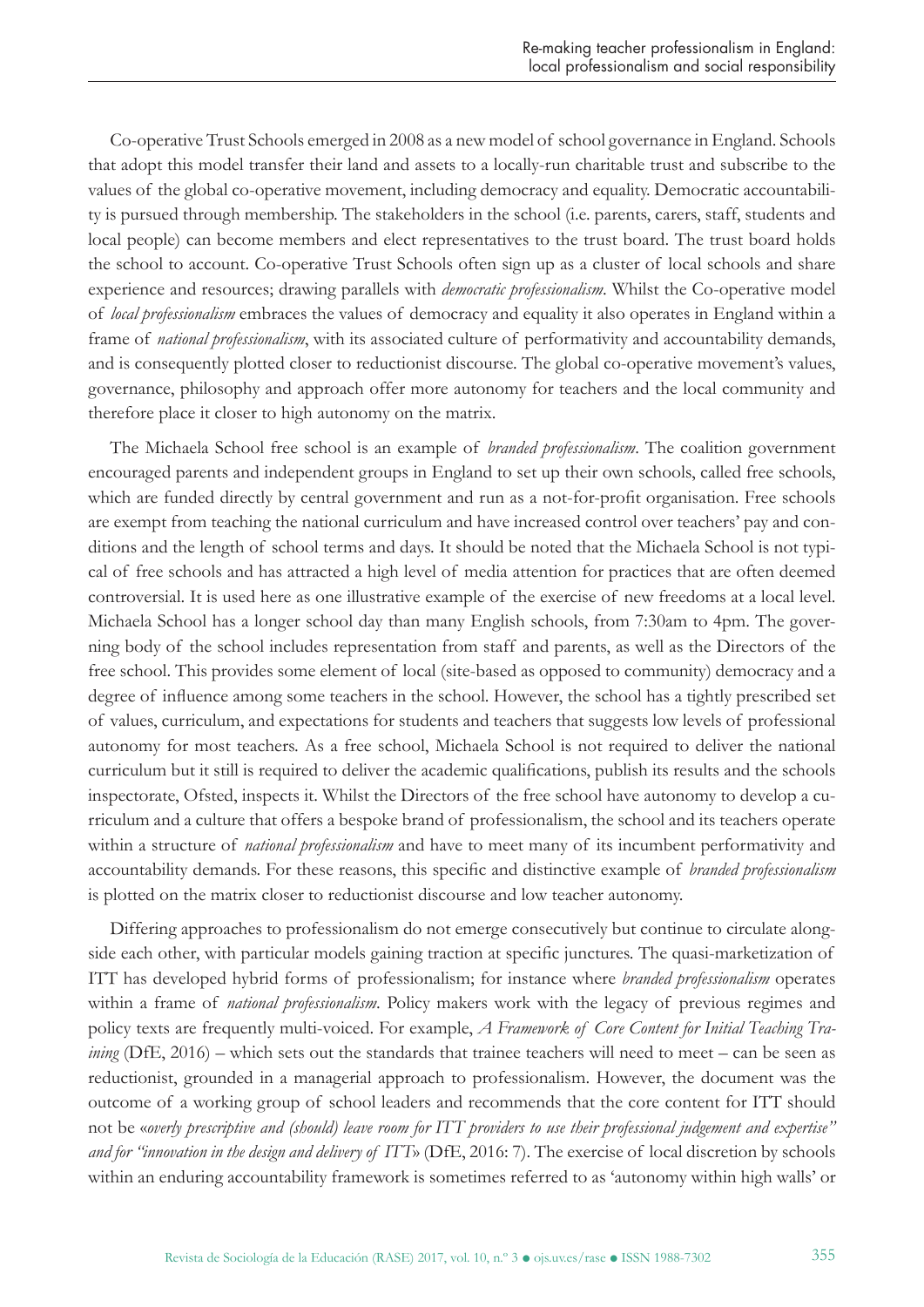'steering at a distance'. The renewed interest in localism in government policy for schools raises interesting challenges for educators who would seek to use new freedoms to enhance local democracy. The following section explores how the approaches to professionalism outlined above find expression in the recent advance of liberal localism in education.

# 5.Localism and social responsibility

As noted above, there have been some recent moves towards permissive localism in education and the development of the education workforce in England. The revitalisation of Conservative politics in England before 2017 gave rise to liberal localism in public service provision. From 2010, there has been a modest retreat from over-controlling performance management with greater emphasis on self-regulation through continuous self-evaluation, supported by periodic inspection. School improvement is pursued through rigorous forms of self-evaluation. Decentralisation and devolution of control to the local level, combined with diversification of school type, ostensibly create the conditions for innovation and locally owned improvement action. From this perspective, the task of government is to help individuals to play the role of actor in his or her own life i.e. the maximisation of liberty. The Schools White Paper, *The Importance of Teaching* (DfE, 2010) makes repeated references to 'new' freedom(s), and 'retaining', 'renewing' or 'restoring' individual and institutional freedom(s). Intervention is only necessary as far as it creates local conditions for responsible self-government. There are recurrent references to the need to remove «*Ministerial interference*» (DfE, 2010: 11) and the «*unnecessary prescription and bureaucracy*» (DfE, 2010: 28) that has «*fettered discretion*» (DfE, 2010: 13). Change is necessary because schools are «*constrained by government directives*» (DfE, 2010: 8) that have placed a «*bureaucratic burden on schools*» (DfE, 2010: 9).

*«It is only through reforming education that we can allow every child the chance to take their full and equal share in citizenship, shaping their own destiny, and becoming masters of their own fate… to choose a fulfilling job, to shape the society around them… to become authors of their own life stories.»* (Michael Gove, DfE, 2010: 6)

However, the reform of teaching and teacher education has progressed in inauspicious circumstances. In a time of deepening inequality and social polarisation, critics have branded the agenda for change «austerity localism« (Featherstone *et al*., 2012). Schools and teachers are positioned as sources of blame and recovery in response to a manufactured crisis (Slater, 2015). From this perspective, the political narrative of localism expounded by the Cameron governments (2010-2016) – associated with the Big Society, new civicism, voluntarism and citizenship empowerment – becomes another means to responsibilise and individualise. The political ideology of conservative localism has gained force in England as alternatives readings – such as democratic or progressive localism – are marginalised or colonised. The silencing of alternative narratives has been referred to as the «symbolic annihilation» (Spencer, 2013) of progressive educational politics within public discourse. Paradoxically, the latest iteration of localism demands a radically reduced role for local government as the arbiter of potentially competing local interests. The White Paper *Educational Excellence Everywhere* (DfE, 2016) suggested that by 2022 locally elected authorities would have no role in maintaining schools and academy trusts would no longer be required to have elected parents on their governing bodies. The key agents for change are intended to be Teaching School alliances, National Leaders of Education and multi-academy trusts (MATs) with support from Ofsted, the schools inspectorate.

A contextualist reading of recent policy change would point to the persistence of structural and systemic inequalities that are obscured in liberalism's attention to individual agency, autonomy and choice-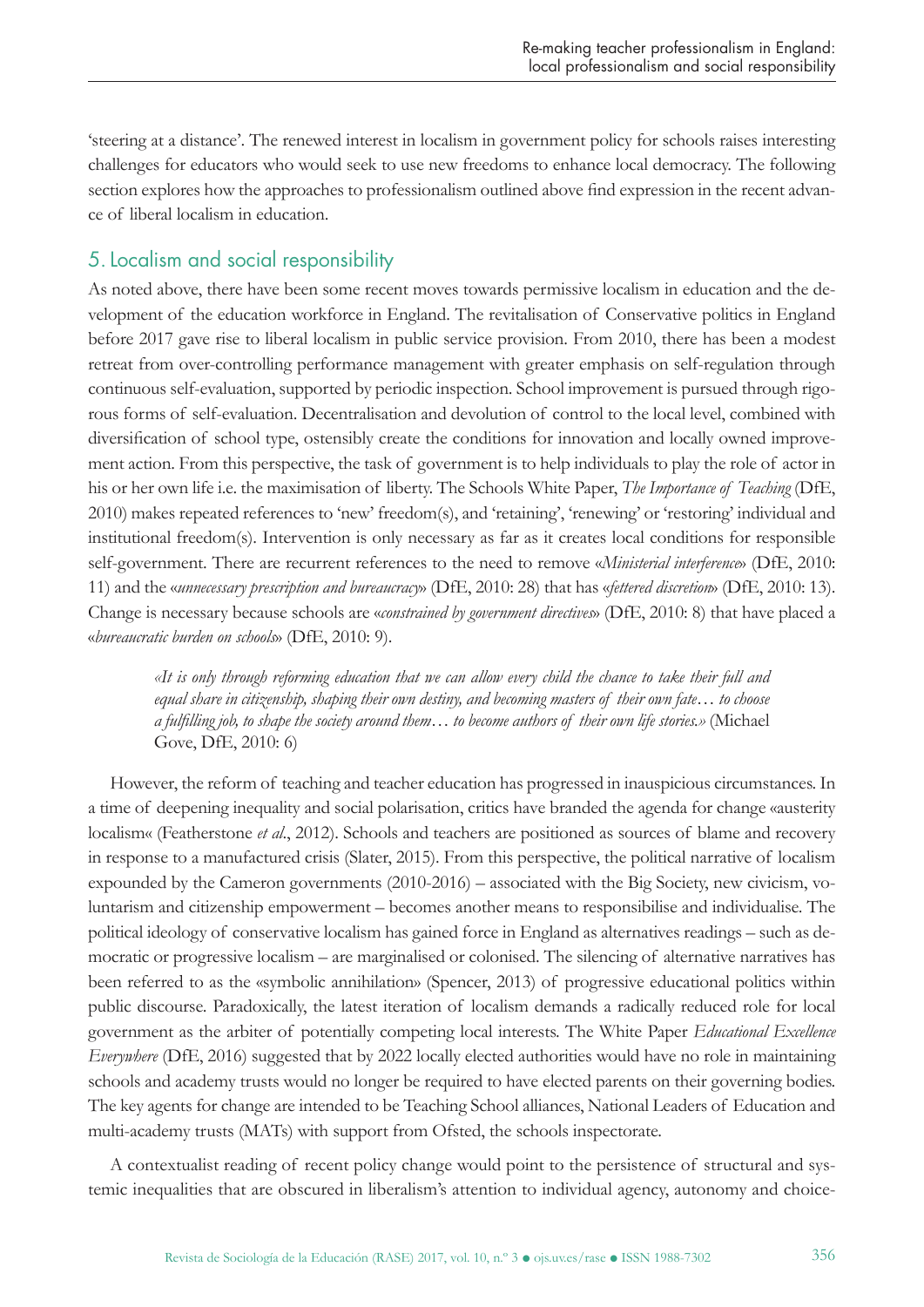making. Within current political discourse, insufficient consideration is afforded to how material inequalities may restrict liberty. A pernicious 'will to empower' has a number of deleterious consequences for individuals, schools and communities. The narrative of the enterprising career teacher normalises long hours and competitive behaviour (valorised in some forms of local professionalism), and obscures the role of cultural capital in reproducing social inequality and career hierarchies. The representation of 'the' teacher ignores important issues of gender, age and background. The alternative pathway to qualification for elite candidates, Teach First, positions teaching as a short-term personal advancement exercise. While autonomy-driven school improvement is a laudable goal, diversification of school type may increase social segregation that is a known barrier to social mobility. Fair access for all students to high performing community schools is not assured in the new schools landscape. Indeed further diversification – via free schools, studio schools and university technical colleges – is likely to exacerbate rather than address longstanding issues of educational inequity in an English education system that has never been fully comprehensive.

The aspirations of the Localism Act 2012 are undermined by a lack of commitment to national redistribution and regional social justice. England is an outlier within UK in its neglect of inclusive growth strategies to address growing social and economic polarisation. Elsewhere in the UK, area-based, 'total place' and 'whole population' stances have attempted to challenge the fragmentation of service delivery produced by marketization and contracting out. Such strategies challenge the assumption that essentialist or teacher-centric approaches will be sufficient in successfully addressing educational inequity. In contrast, the erosion of professional silos in service provision is sought through the integration/coordination of health, education, social care and youth justice services. Much might be learned from the advocacy of place-based learning and community teachers in addressing social disadvantage (Kretchmar and Zeichner, 2016). However, this would demand a radical re-envisioning of the dominant discourse of professionalism in England from its current emphasis on individual liberty to a re-conceptualisation that foregrounds social responsibility. An alternative construct posited by Fasoli, Scrivens, and Woodrow (2007) is one of '*sustainable* professionalism' underpinned by '*ethical* entrepreneurship' that «starts with a belief in social justice, making a difference and taking some action that contributes in a strategic way to the wellbeing of children, families, community and colleagues» (244).

## 6. Conclusion

The reform of teacher education and teachers' work in England over the last thirty years reveals a pattern of sustained political intervention and central steering, marketization and fragmentation. In 1998 there were 72 universities accredited to provide initial teacher training in England. In 2017, there are in excess of two hundred accredited providers of all sizes and differing institutional affiliations. The ITT landscape in England now includes universities, School Centred Initial Teacher Training (SCITTS), schools and multi-academy trusts working together with a university, or alone via the School Direct programme. Assuring any consistency of experience for beginning teachers in such a diverse market poses a significant challenge. The diversity of pathways to qualification, involving different types of school with different governance arrangements, raises questions about the integrity and coherence of the profession. Volatility in the allocation of training places, compounded by experiments that have led providers to concentrate on the pace of recruitment rather than the quality of the applicant, have compounded difficulties. The introduction of Apprentice Teacher roles in 2017 may be regarded as signalling the further de-professionalization of teaching in England. The proliferation of providers, and the emergence of multiple forms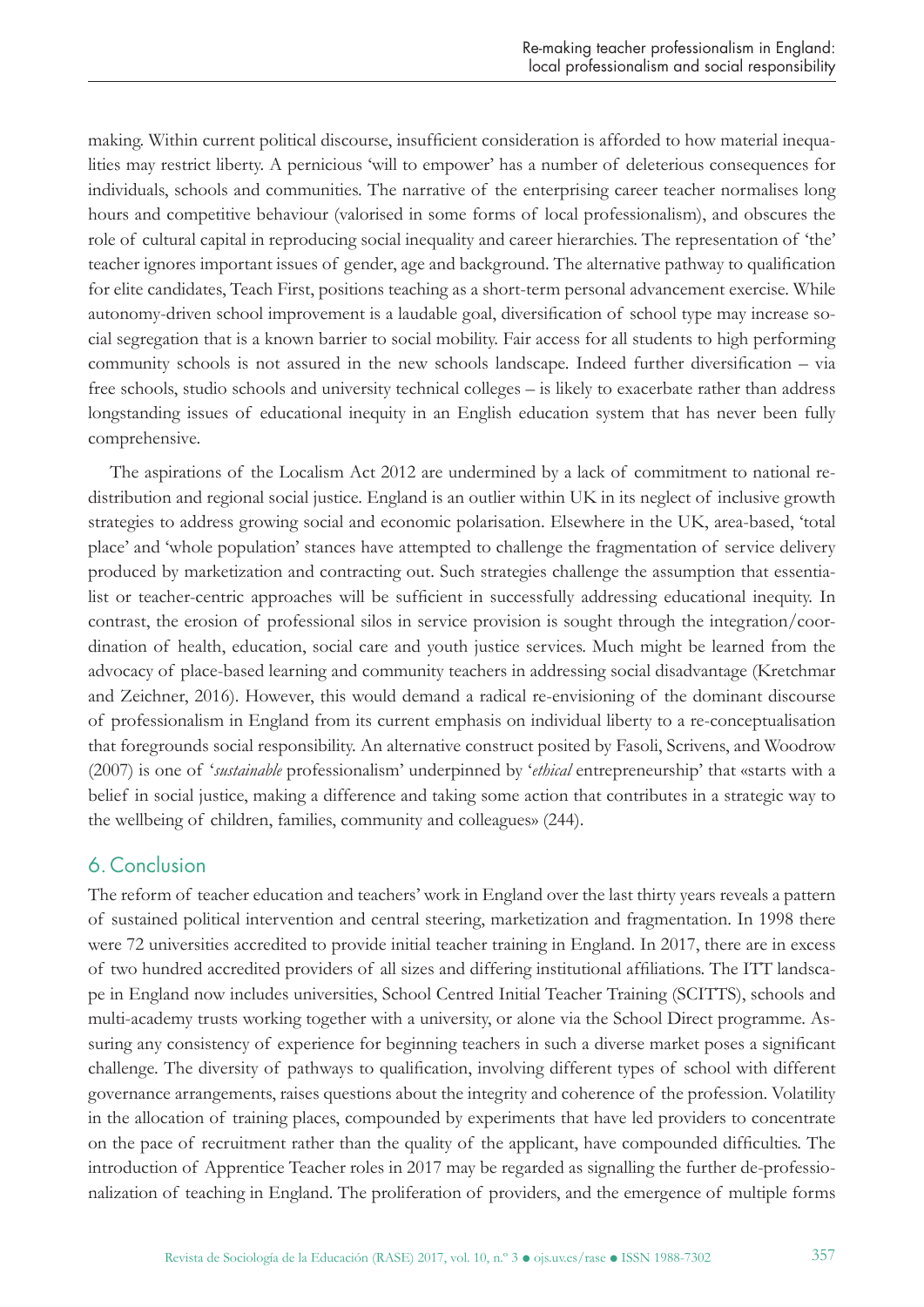of local and branded professionalism, raises the question of the values base that informs new and hybrid models of professionalism. In this fragmented landscape, what are teachers in differing settings accountable for and to whom?

From a critical perspective, the Standards discourse entails the enfolding of external authority in teacher self-making. Creating space for alternative narratives in this context is problematic. As Clarke and Phelan (2017) note, «No one wants to be thought of as 'sub-standard' or to explicitly claim to be against standards or to speak in favour of *un*accountability» (25). Pressure to comply produces accommodation, and sometimes enthusiastic endorsement of processes of economization, commodification and standardisation in education (Ball, Maguire and Braun, 2012). Moore and Clarke (2016) lament the 'cruel optimism' at work when educators take on the stylised identity of the modern professional committed to forms of continuous striving for improvement that paradoxically impoverishes the very professionalism they seek to embody.

If teaching in the maintained sector is positioned as a public service contributing to the public good, then deliberation on professionalism remains ever urgent. Renewed interest in localism may suggest new possibilities to enact more democratic forms of locally sensitive professionalism. However, the model of the citizen-teacher enshrined in democratic professionalism requires strong versions of local democracy; this demands a substantive shift from hierarchical to relational forms of accountability (Moncrieffe, 2011). The prospects for such developments are not encouraging in post-Brexit 2017 England. Democracy is not deepened by diminished parental representation on school governing bodies, the removal of elected local authorities from school governance, or by contracting out the delivery of public education services to private providers. In this version of localism, responsibility is devolved to non-elected private bodies rather than empowering local communities (or mini-publics). The English experiment in marketization in public education has produced diversification and innovation, but centrally orchestrated localism is a weak conduit for educational democracy.

#### Bibliographic references

- Ball, Stephen J. (2001): "Performativities and fabrications in the education economy: towards the performance society" in D. Gleeson & C. Husbands (eds.). *The Performing School: Managing Teaching and Learning in a Performance Context*. London: Routledge Falmer.
- Ball, Stephen J.; Maguire, Meg & Braun, Annette (2012). *How Schools Do Policy*. London: Routledge.
- Beauchamp, Gary; Clarke, Linda; Hulme, Moira & Murray, Jean (2015): "Teacher Education in the UK Post Devolution: Convergences and Divergences". *Oxford Review of Education*, 41(2), 154–170, doi: 10.1080/03054985.2015.1017403
- Cameron, David (2011). PM's speech at Munich Security Conference, 5 February [online] Accessed 21/06/17 from: https://www.gov.uk/government/speeches/pms-speech-at-munich-security-conference
- Clarke, Matthew & Phelan, Anne M. (2017). *Teacher Education and the Political. The Power of Negative Thinking*. London: Routledge.
- Colley, Hellen & Guéry, Frédérique (2015): "Understanding new hybrid professions: Bourdieu, illusio and the case of public service interpreters". *Cambridge Journal of Education*, 45 (1), 113–131, doi: 10.1080/0305764X.2014.991277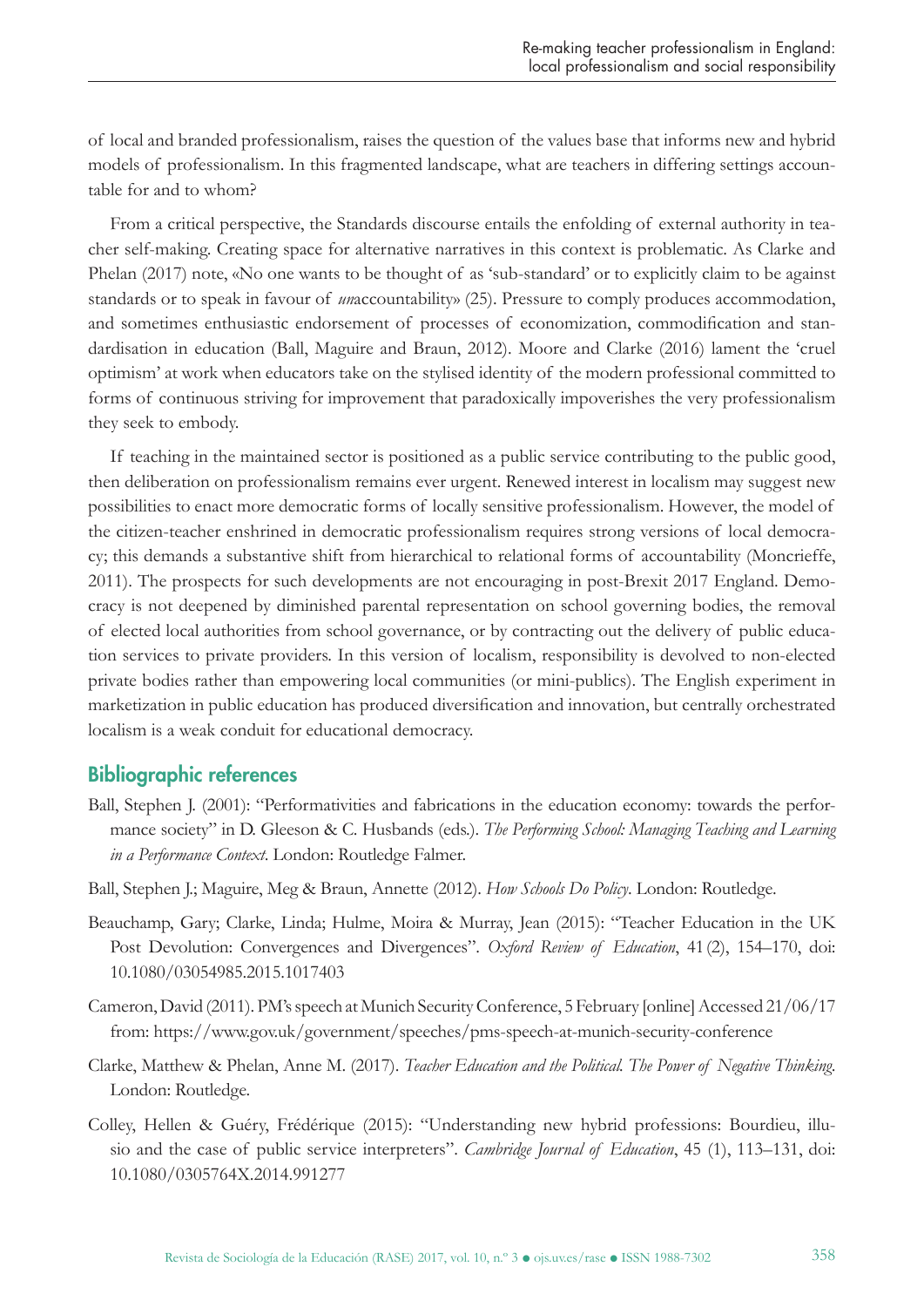Committee of Public Accounts (2016). *Training New Teachers*, HC73, London: House of Commons.

- Day, C., & Sachs, J. (2004): "Professionalism, performativity and empowerment: Discourses in the politics, policies and purposes of continuing professional development" in C. Day & J. Sachs (eds.). *International handbook of continuing professional development of teachers*. Maidenhead, UK: Open University Press.
- DES [Department of Education and Science] (1983). *Teaching Qualit*y. London: DES.
- DES [Department of Education and Science] (1984). *Initial Teacher Training: approval of courses*. Circular 3/84. London: DES.
- DES [Department of Education and Science] (1989). *Initial Teacher Training: approval of courses*. Circular 24/89. London: DES.
- DfE [Department for Education] (2010). *The Importance of Teaching*. London: DfE.
- DfE [Department for Education] (2011). *Training our next generation of outstanding teachers*. London: DfE.
- DfE [Department for Education] (2011, 11 March). *Press release Major overhaul of qualifications to raise the standard of teaching*. London: DfE.
- DfE [Department for Education] (2015). *Carter Review of Initial Teacher Training*. London: DfE.
- DfE [Department for Education] (2016). *A framework of core content for Initial Teacher Training*. London: DfE.
- DfE [Department for Education] (2016). *Educational Excellence Everywhere*. London: DfE.
- Education and Skills Funding Agency (2017). *Apprenticeship Standards*. [online} Accessed 21/06/17 from https://www.gov.uk/government/uploads/system/uploads/attachment\_data/file/607590/Apprenticeship\_standards\_April\_2017.pdf
- Evans, Linda (2008): "Professionalism, professionality and the development of education professionals". *British Journal of Educational Studies*, 56 (1), 20–38, doi: 10.1111/j.1467-8527.2007.00392.x
- Evans, Linda (2011): "The 'shape' of teacher professionalism in England: professional standards, performance management, professional development and the changes proposed in the 2010 White Paper". *British Educational Research Journal*, 37 (5), 851–870, doi: 10.1080/01411926.2011.607231
- Evetts, J. (2011): "A new professionalism? Challenges and opportunities". *Current Sociology*, 59 (4), 406– 422, DOI: 10.1177/0011392111402585
- Evetts, J. (2012): "Professionalism in Turbulent Times: Changes, Challenges and Opportunities". Propel International Conference, Stirling University, 9-11 May 2012.
- Exley, Sonia (2016): "'Critical friends': exploring arm's length actor relationships to local government in education". *Journal of Education Policy* 31 (6), 742–756, doi: 10.1080/02680939.2016.1166523
- Featherstone, David; Ince, Anthony; Mackinnon, Danny; Strauss, Kendra and Cumbers, Andrew (2012): "Progressive localism and the construction of political alternatives". *Transactions of the Institute of British Geographers*, 37, 177–182, DOI: 10.1111/j.1475-5661.2011.00493.x
- Fasoli, L., Scrivens, C. & Woodrow, C. (2007): "Challenges for Leadership in Aoterea/New Zealand and Australian Early Childhood" in Keesing-Styles, Linda & Hedges, Helen (eds). *Theorising Early Childhood Practice: Emerging Dialogues*. Sydney: Pademelon Press.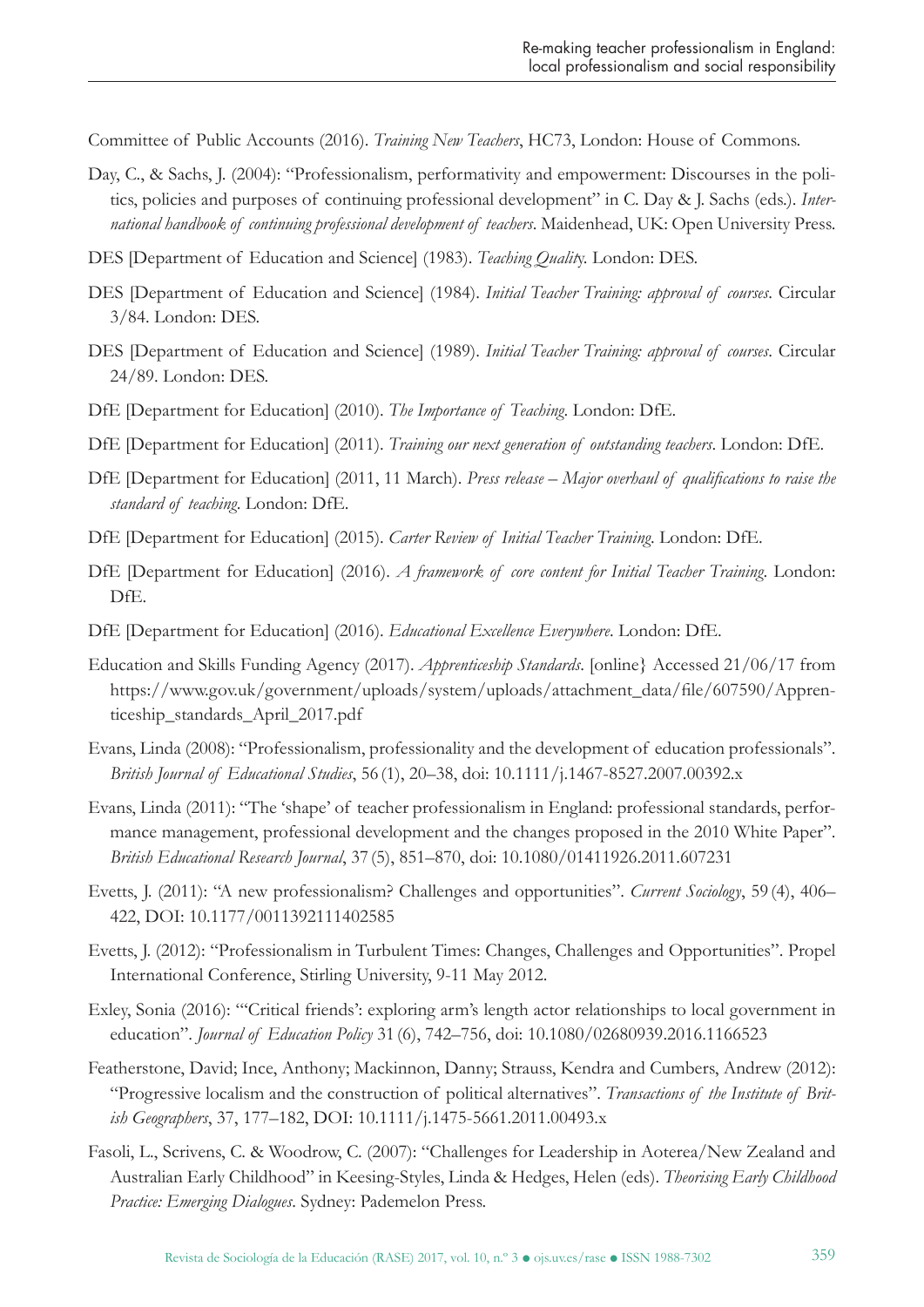- Furlong, John (2013): "Globalisation, Neoliberalism, and the Reform of Teacher Education in England". *Educational Forum*, 77 (1), 28–50, doi: 10.1080/00131725.2013.739017
- Furlong, John; Barton, Len; Miles, Sheila; Whiting, Caroline and Whitty, Geoff (2000). *Teacher Education in Transition: re-forming professionalism?* London: Open University Press.
- Gove, Michael (2010). Michael Gove at the National College annual conference (on line). http://www. education.gov.uk/inthenews/speeches/a00210308/michael-gove-at-the-national-college-annual-conference, accessed 16 December, 2016.
- Gove, Michael (2013, 23 March): "I refuse to surrender to the Marxist teachers hell-bent on destroying our schools: Education Secretary berates 'the new enemies of promise' for opposing his plans". *The Daily Mail* (on line). http://www.dailymail.co.uk/debate/article-2298146/I-refuse-surrender-Marxistteachers-hell-bent-destroying-schools-Education-Secretary-berates-new-enemies-promise-opposingplans.html, accessed on 15 January 2017.
- Hoyle, Eric (1982): "The professionalization of teacher: a paradox". *British Journal of Educational Studies*, 30 (2), 161–171, doi: 10.2307/3121549
- Hoyle, Eric & John, Peter D. (1995): "The idea of a profession." in Eric Hoyle & Peter D. John (eds.). *Professional knowledge and professional practice*. London: MacMillan.
- Independent Review of Teachers' Standards (2011). *Second Report of the Independent Review of Teachers' Standards*. London: DfE.
- Kretchmar, Kerry & Zeichner, Ken (2016): "Teacher prep 3.0: a vision for teacher education to impact social transformation". *Journal of Education for Teaching*, 42 (4), 417–433.
- Locke, Terry; Vulliamy, Graham; Webb, Rosematy & Hill, Mary (2005): "Being a 'professional' primary school teacher at the beginning of the 21<sup>st</sup> century: a comparative analysis of primary teacher professionalism in New Zealand and England". *Journal of Education Policy*, 20 (5), 555-581, doi: 10.1080/02680930500221784
- Mahony, Pat, & Hextall, Ian (2000). *Reconstructing teaching: Standards, performance and accountability*. London: Routledge Falmer.
- Menter, Ian (2015): "Introduction." in Teacher Education Group (ed.). *Teacher Education in times of Change*. Bristol: Policy Press.
- Moncrieffe, Joy (2011). *Relational Accountability: Complexities of Structural Injustice*. London: Zed Books.
- Moore, Alex (2004). *The Good Teacher: Dominant Discourses in Teaching and Teacher Education*. London, Routledge Falmer.
- Moore, Alex & Clarke, Matthew (2016): "'Cruel optimism?': teacher attachment to professionalism in an era of performativity". *Journal of Education Policy*, 31 (5), 666–677, doi: 10.1080/02680939.2016.1160293
- Murray, Jean & Maguire, Meg (2007): "Changes and continuities in teacher education: international perspectives on a gendered field". *Gender and Education*, 19 (3), 283–296, doi: 10.1080/09540250701295437
- National Council on Teacher Quality (2013). *Teacher Prep Review*. Washington, DC: NCTQ.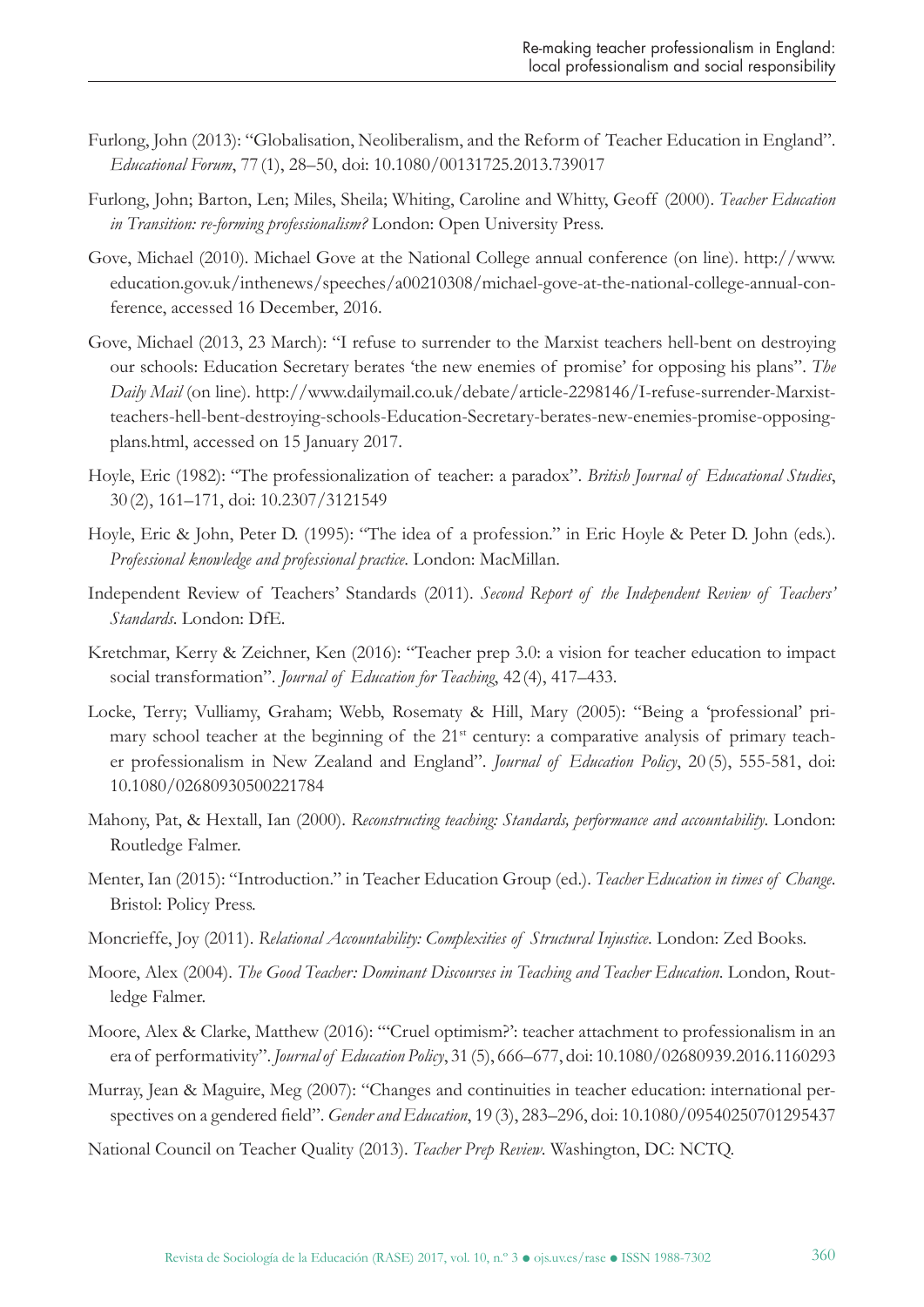- Roberts, Lorna; Basit, Tehmina N.; McNamara, Olwen; Carrington, Bruce; Maguire, Meg and Woodrow, Derek (2006): "Did they jump or were they pushed? Reasons why minority ethnic trainees withdraw from initial teacher training courses". *British Educational Research Journal*, 32 (3), 387–410, doi: 10.1080/01411920600635411.
- Sachs, Judyth (2001): "Teacher professional identity: competing discourses, competing outcomes." *Journal of Education Policy,* 16 (2), 149–161, doi: 10.1080/02680930116819
- Sachs, Judyth (2003): "Teacher professional standards: controlling or developing teaching?" *Teachers & Teaching: Theory and Practice*, 9 (2), 175–86, doi: 10.1080/13540600309373
- Slater, Graham B. (2015): "Education as recovery: neoliberalism, school reform, and the politics of crisis". *Journal of Education Policy*, 30 (1), 1–20, doi: 10.1080/02680939.2014.904930
- Spencer, Ingrid. (2013): "Doing the 'Second Shift': gendered labour and the symbolic annihilation of teacher educators' work". *Journal of Education for Teaching*, 39 (3), 301–313, doi: 10.1080/02607476.2013.799847
- Stevens, David (2010): "A Freirean critique of the competence model of teacher education, focusing on the standards for qualified teacher status in England". *Journal of education for teaching*, 36 (2), 187–196, doi: 10.1080/02607471003651722
- Stronach, Ian & Morris, Brian (1994): "Polemical notes on educational evaluation in the age of 'policy hysteria'". *Evaluation & Research in Education*, 8 (1/2), 5–19, doi: 10.1080/09500799409533351
- Taylor, C. (2013): "Towards a school-led education system". Keynote to the North of England education conference, 18<sup>th</sup> January 2013 (on line). https://www.gov.uk/government/speeches/charlie-taylorskeynote-speech-to-the-north-of-england-education-conference, accessed 2 June 2015.
- Teacher Education Ministerial Advisory Group Final Report (TEMAG) (2014): "Action Now: Classroom Ready Teachers". Teacher Education Ministerial Advisory Group Final Report (on line). https:// docs.education.gov.au/system/files/doc/other/action\_now\_classroom\_ready\_teachers\_accessible. pdf, accessed 11 February 2017.
- Whitty, Geoff (2006): "Teacher professionalism in a new era". Paper presented to The First General Teaching Council for Northern Ireland Annual Lecture, Belfast.
- Whitty, Geoff (2012): "Changing modes of teacher professionalism: traditional, managerial, collaborative and democratic." in B. Cunningham (ed.). *Exploring professionalism*. London: Institute of Education.
- Whitty, Geoff (2014): "Recent developments in teacher training and their consequences for the 'University Project' in education". *Oxford Review of Education*, 40 (4), 466–481, doi: 10.1080/03054985.2014.933007
- Whitty, Geoff & Wisby, Emma (2006): "Moving beyond recent education reform and towards a democratic professionalism". *Hitotsubashi Journal of Social Studies*, 38 (1), 43–61.
- Zeichner, Ken; Payne, Katherina A. & Brayko, Kate (2015): "Democratizing Teacher Education". *Journal of Teacher Education*, 66 (2), 122–135, doi: 10.1177/0022487114560908